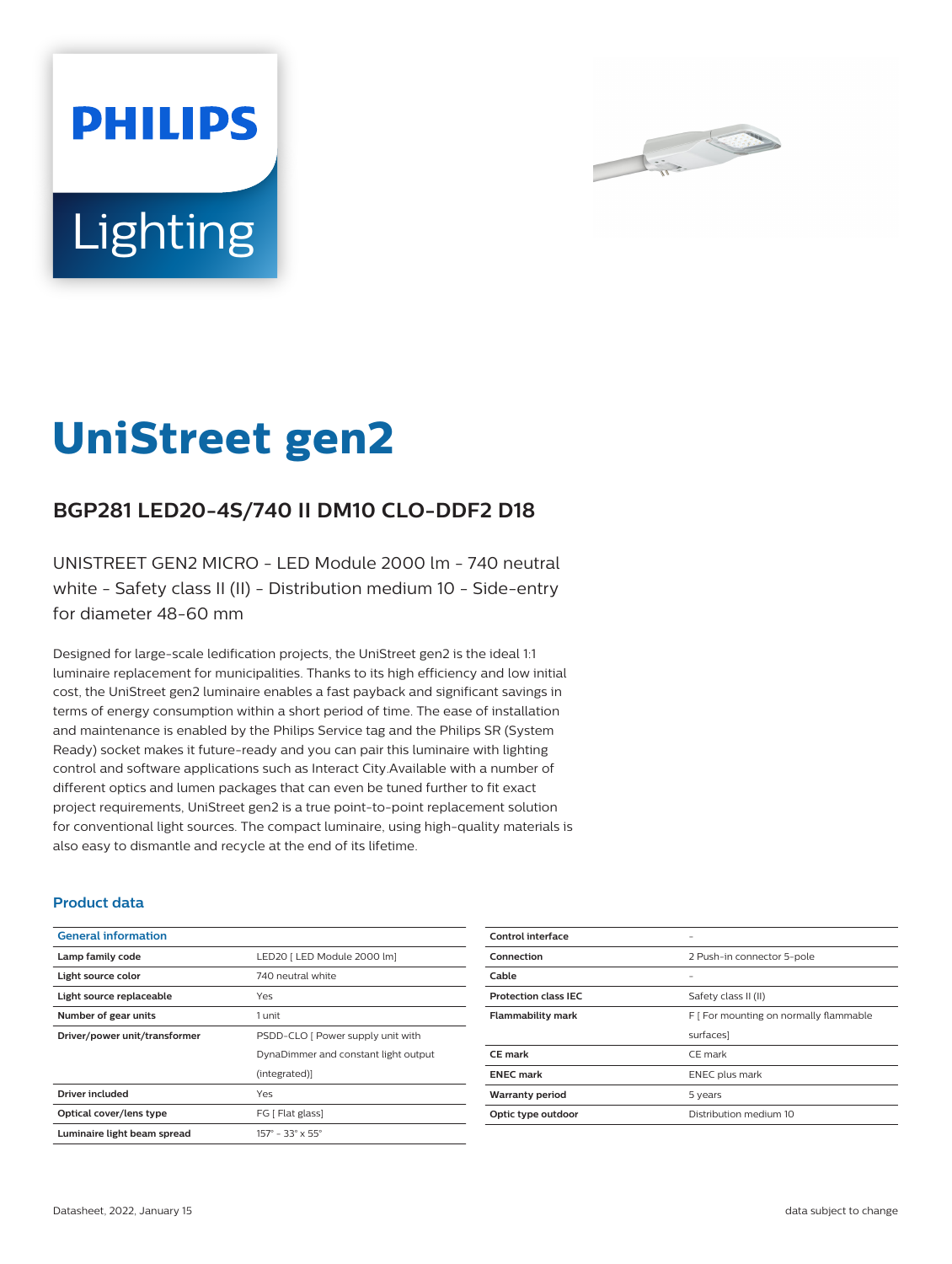## **UniStreet gen2**

| <b>Remarks</b>                         | * At extreme ambient temperatures the          |
|----------------------------------------|------------------------------------------------|
|                                        | luminaire might automatically dim down to      |
|                                        | protect components                             |
| Constant light output                  | Yes                                            |
| Number of products on MCB of 16 A type | 29                                             |
| в                                      |                                                |
| <b>EU RoHS compliant</b>               | Yes                                            |
| Light source engine type               | LED                                            |
| Service tag                            | Yes                                            |
| Serviceability class                   | Class A, luminaire is equipped with            |
|                                        | serviceable parts (when applicable): LED       |
|                                        | board, driver, control units, surge protection |
|                                        | device, optics, front cover and mechanical     |
|                                        | parts                                          |
| <b>Product family code</b>             | BGP281 [ UNISTREET GEN2 MICRO]                 |
|                                        |                                                |
| <b>Light technical</b>                 |                                                |
| Upward light output ratio              | 0                                              |
| Standard tilt angle posttop            | $\mathsf{O}^\circ$                             |
| Standard tilt angle side entry         | $O^{\circ}$                                    |
|                                        |                                                |
| <b>Operating and electrical</b>        |                                                |
| <b>Input Voltage</b>                   | 220 to 240 V                                   |
| <b>Input Frequency</b>                 | 50 to 60 Hz                                    |
| Initial CLO power consumption          | 13.2 W                                         |
| <b>Average CLO power consumption</b>   | 13.4 W                                         |
| End CLO power consumption              | 13.8 W                                         |
| Inrush current                         | 15 A                                           |
| Inrush time                            | 0.295 ms                                       |
| <b>Power Factor (Min)</b>              | 0.98                                           |
|                                        |                                                |
| <b>Controls and dimming</b>            |                                                |
| Dimmable                               | Yes                                            |
|                                        |                                                |
| <b>Mechanical and housing</b>          |                                                |
| <b>Housing Material</b>                | Aluminum die-cast                              |
| Reflector material                     | Polycarbonate                                  |
| Optic material                         | Polymethyl methacrylate                        |
| Optical cover/lens material            | Glass                                          |
| <b>Fixation material</b>               | Aluminum                                       |
| <b>Mounting device</b>                 | 48/60S [Side-entry for diameter 48-60 mm]      |
| Optical cover/lens shape               | Flat                                           |
| Optical cover/lens finish              | Clear                                          |
| Overall length                         | 520 mm                                         |
| <b>Overall width</b>                   | 234 mm                                         |
| <b>Overall height</b>                  | 95 mm                                          |
|                                        |                                                |

| Effective projected area                      | $0.0235 \text{ m}^2$                          |
|-----------------------------------------------|-----------------------------------------------|
| Color                                         | Gray                                          |
| Dimensions (Height x Width x Depth)           | 95 x 234 x 520 mm (3.7 x 9.2 x 20.5 in)       |
|                                               |                                               |
| Approval and application                      |                                               |
| Ingress protection code                       | IP66 [ Dust penetration-protected, jet-proof] |
| Mech. impact protection code                  | IK08 [ 5 J vandal-protected]                  |
| <b>Surge Protection (Common/Differential)</b> | Luminaire surge protection level until 6 kV   |
|                                               | differential mode and 8 kV common mode        |
|                                               |                                               |
| Initial performance (IEC compliant)           |                                               |
| Initial luminous flux (system flux)           | 1672 lm                                       |
| Luminous flux tolerance                       | $+/-7%$                                       |
|                                               |                                               |

| Initial LED luminaire efficacy        | 127 lm/W               |
|---------------------------------------|------------------------|
| Init. Corr. Color Temperature         | 4000 K                 |
| Init. Color Rendering Index           | 70                     |
| Initial chromaticity                  | (0.381, 0.379) SDCM <5 |
| Initial input power                   | 13.2 W                 |
| Power consumption tolerance           | $+/-10%$               |
| Init. Color Rendering Index Tolerance | $+/-2$                 |

| Over time performance (IEC compliant)           |                    |  |
|-------------------------------------------------|--------------------|--|
| Control gear failure rate at median useful 10 % |                    |  |
| life 100000 h                                   |                    |  |
| Lumen maintenance at median useful              | L100               |  |
| life* 100000 h                                  |                    |  |
|                                                 |                    |  |
| <b>Application conditions</b>                   |                    |  |
| Ambient temperature range                       | $-40$ to $+50$ °C. |  |
| Performance ambient temperature Tq              | 25 °C              |  |
| Maximum dim level                               | 0% (digital)       |  |

#### **Product data**

| <b>Full product code</b>             | 871951410005300                      |
|--------------------------------------|--------------------------------------|
| Order product name                   | BGP281 LED20-4S/740 II DM10 CLO-DDF2 |
|                                      | D <sub>18</sub>                      |
| <b>EAN/UPC - Product</b>             | 8719514100053                        |
| Order code                           | 10005300                             |
| <b>Numerator - Quantity Per Pack</b> |                                      |
| Numerator - Packs per outer box      |                                      |
| Material Nr. (12NC)                  | 910925866740                         |
| Net Weight (Piece)                   | 4.100 kg                             |
|                                      |                                      |